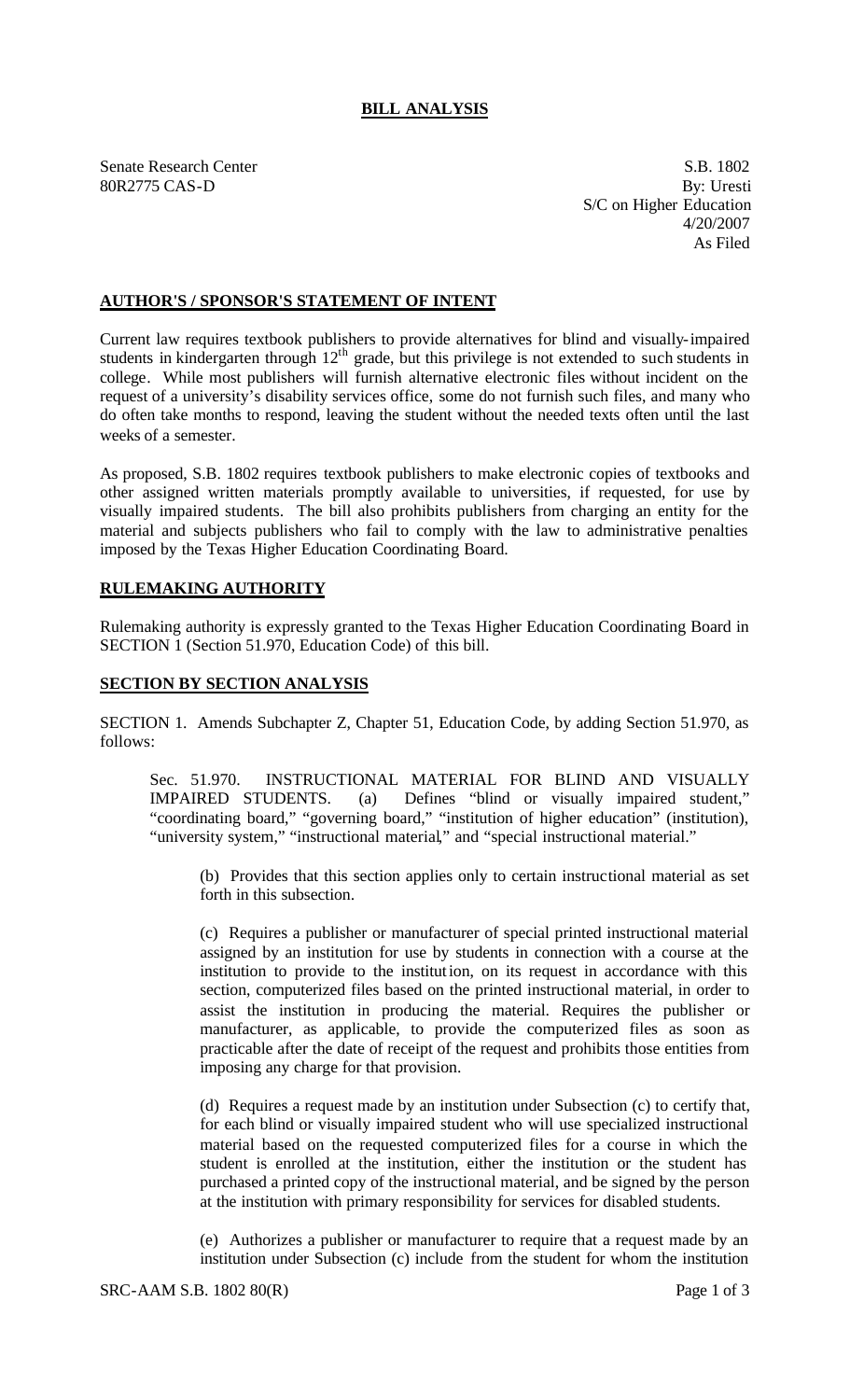is making the request a signed statement in which the student agrees to certain requirements.

(f) Requires the computerized files of the printed instructional material to be in a certain format and include corrections or revisions as set forth in this subsection.

(g) Requires the publisher or manufacturer, as applicable, if unable to agree on a format as required by Subsection  $(f)(1)(A)$  with the institution, to provide the computerized files in American Standard Code for Information Interchange (ASCII) text or an equivalent text and in a format that contains as much of the material specified by that subsection as is practicable.

(h) Provides that the computerized files of the printed instructional material are not required to contain nontextual elements such as pictures, illustrations, graphs, or charts.

(i) Requires an institution, if it permits a student's direct use of the computerized files provided under this section, to provide for the files to be protected against copying or take other reasonable precautions to ensure that the student does not copy or otherwise distribute the files in a manner that violates 17 U.S.C. Section 101 et seq (Copyrights).

(j) Requires a publisher or manufacturer, in the same manner as the publisher or manufacturer is required under this section to provide computerized files of printed instructional material, to provide to an institution according to the procedures required by this section computerized files as set forth in this subsection.

(k) Authorizes the governing board of a university system to establish one or more centers for processing requests under this section by the system's component institutions. Requires, if a governing board establishes such a center, a component institution of that university system to submit a request under this section to the center, the center to submit that request to the publisher or manufacturer, and the publisher or manufacturer, as applicable, to respond only to those requests under this section made through a center, notwithstanding any other provision of this section. Requires, if a governing board establishes more than one center, each of those centers to coordinate requests made under this section. Requires, if a publisher or manufacturer has responded to a request by a center, a subsequent request for the same computerized files made by a component institution served by the center to be satisfied by the center.

(l) Provides that this section does not prohibit an institution from assisting a blind or visually impaired student by using requested computerized files solely to transcribe printed instructional material into Braille or other special instructional material or sharing that Braille transcription or other special instructional material with other blind and visually impaired students enrolled at the institution, or authorize any use of instructional material that would constitute an infringement of copyright under 17 U.S.C. Section 101 et seq.

(m) Authorizes the Texas Higher Education Coordinating Board (THECB) to impose a reasonable administrative penalty against a publisher or manufacturer who knowingly violates this section. Requires THECB to provide for a hearing to be held, in accordance with THECB rule, to determine whether a penalty is to be imposed and the amount of any penalty. Requires THECB to base the amount of any penalty on certain considerations.

(n) Requires THECB to adopt rules for administering this section, including rules that address certain matters as set forth in this subsection.